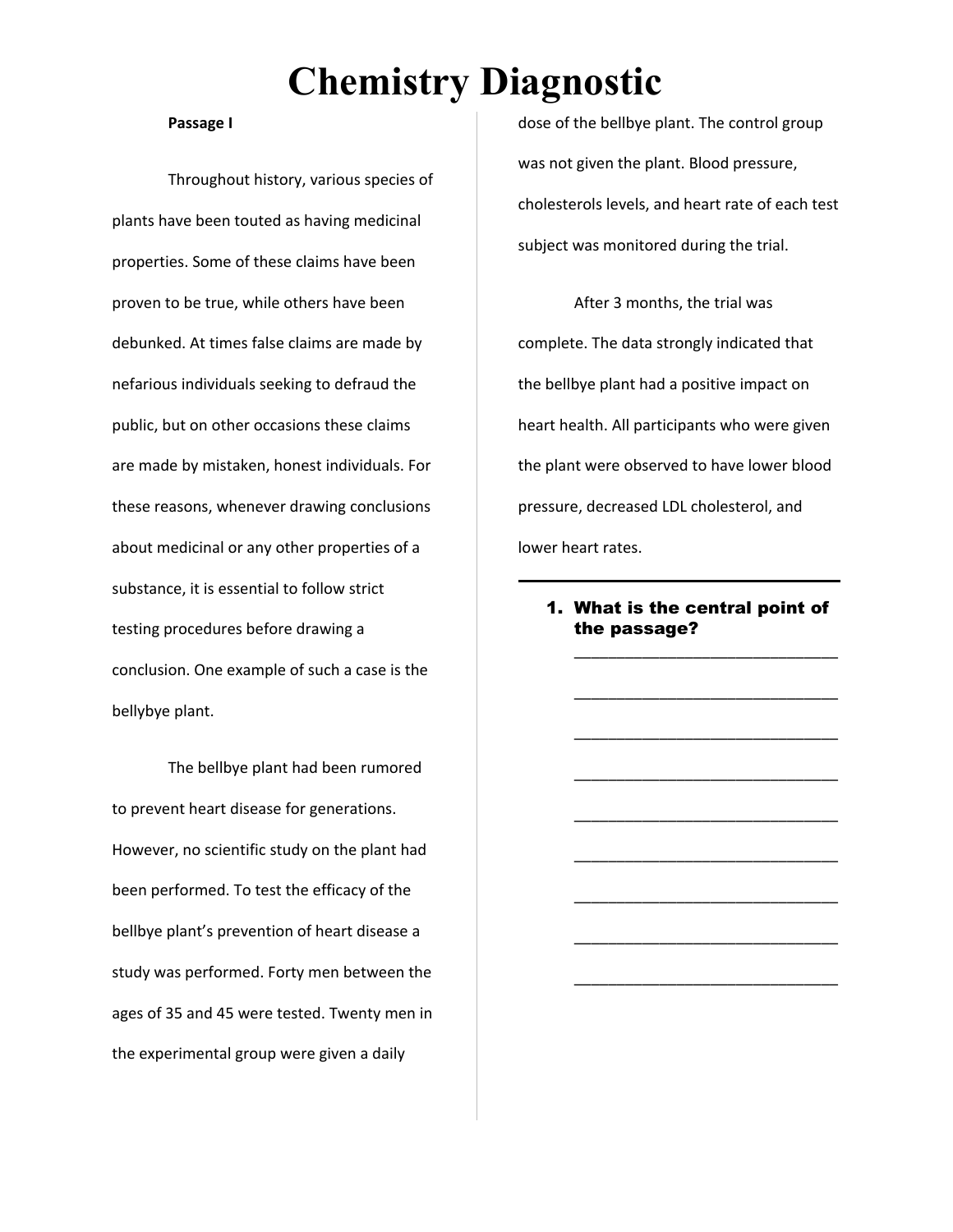2. A second test on the

bellbye plant is being

performed. Once again

there are two groups. The

first group consists of 20

men. The second group

consists of 20 women?

What is likely being tested?

\_\_\_\_\_\_\_\_\_\_\_\_\_\_\_\_\_\_\_\_\_\_\_\_\_\_\_\_\_\_\_

\_\_\_\_\_\_\_\_\_\_\_\_\_\_\_\_\_\_\_\_\_\_\_\_\_\_\_\_\_\_\_

\_\_\_\_\_\_\_\_\_\_\_\_\_\_\_\_\_\_\_\_\_\_\_\_\_\_\_\_\_\_\_

\_\_\_\_\_\_\_\_\_\_\_\_\_\_\_\_\_\_\_\_\_\_\_\_\_\_\_\_\_\_\_

\_\_\_\_\_\_\_\_\_\_\_\_\_\_\_\_\_\_\_\_\_\_\_\_\_\_\_\_\_\_\_

\_\_\_\_\_\_\_\_\_\_\_\_\_\_\_\_\_\_\_\_\_\_\_\_\_\_\_\_\_\_\_

Explain your answer.

- 3. Of the atoms listed, which has the smallest atomic radius?
	- a. A. potassium
	- b. Francium
	- c. rubidium
	- d. cesium
- 4. In the wave-mechanical model of the atom, an orbital is defined as
	- a. A region of the most probable proton location.
	- b. A region of the most probable electron location.
- c. A circular path traveled by a proton around the nucleus.
- d. A circular path traveled by an electron around the nucleus.
- 5.  $\, {\bf O}_2$  is in container at standard STP. What will increase the pressure?
	- a. an increase in temperature
	- b. a decrease in the moles
	- c. the temperature remaining constant.
	- d. Changing the units of the constant
- 6. Which best describes the current atomic theory?
	- a. Atoms consist of electrons circling in definite orbitals around a positive nucleus.
	- b. Atoms are composed of electrons in a cloud around a positive nucleus.
	- c. Atoms can easily be split, at which time they become radioactive.
	- d. An atom's mass is determined by the mass of its neutrons.

7. In the balanced equation, how many moles of ammonia would there be?

$$
\mathbf{N_2} + \mathbf{H_2} \quad \longrightarrow \quad \mathbf{NH_3}
$$

- a. 2
- b. 3
- c. 6
- d. 1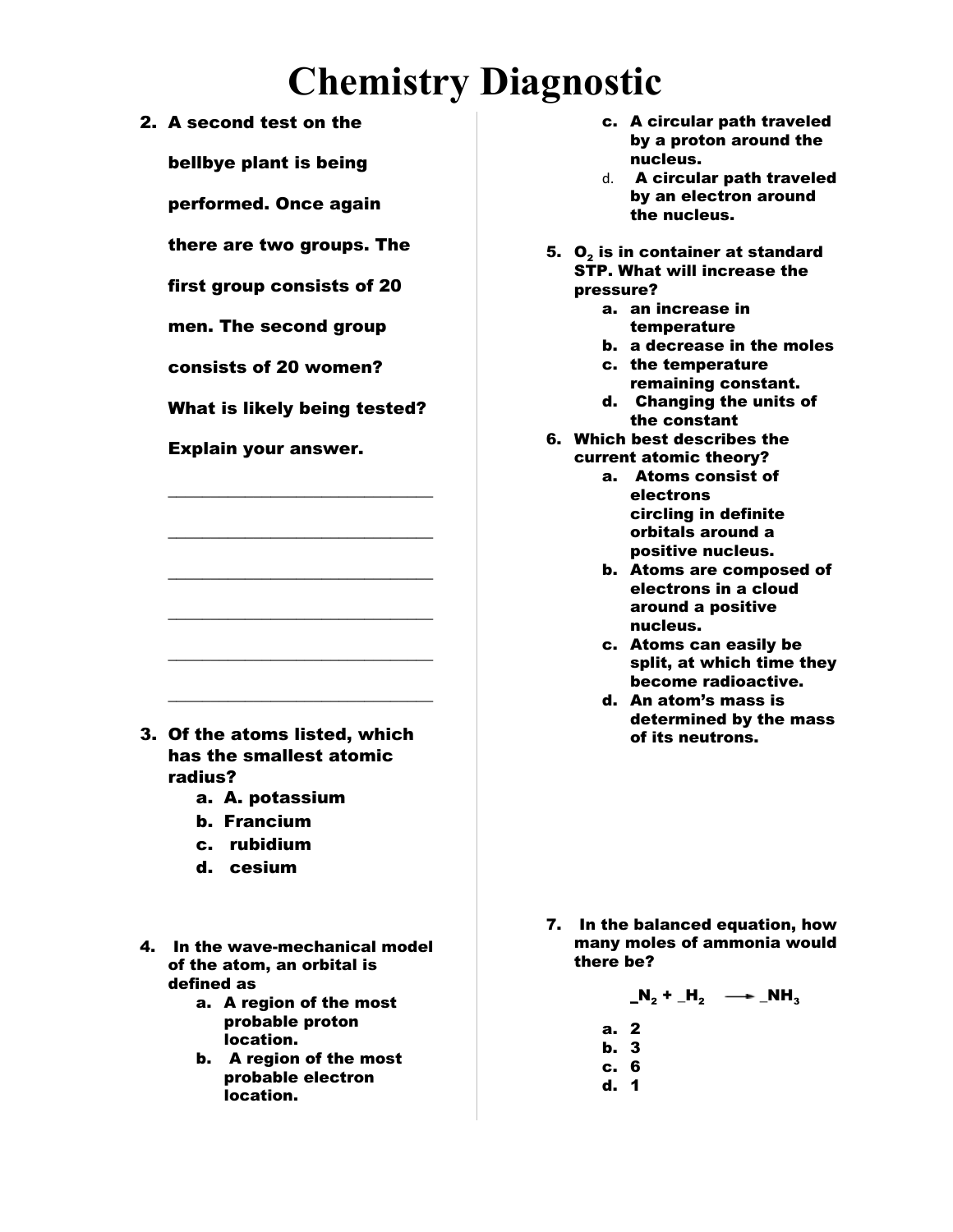- 8. Gases consist of particles that
	- a. are loosely packed.
	- b. are tightly packed.
	- c. move freely.
	- d. move slowly.
- 9.  $NO<sub>2</sub>$  and  $CO<sub>2</sub>$  are both
	- a. Elements
	- b. Compounds
	- c. gas-liquid mixture
	- d. Liquid-solid mixtures

### 10.What does the law of

- conservation of mass state?
	- a. Some mass is lost in chemical reactions.
	- b. Some mass is gained in chemical reactions.
	- c. Mass cannot be created or destroyed in chemical reactions.
	- d. There is no mass in chemical reactions.

12. An Element is in group 17 on

the periodic table. How many

#### valence electrons does it

have?

- a. 1
- b. 5
- c. 3
- d. 7
- 13. What is the noble gas

#### (abbreviated) notation for

#### sulfur?

- a. [Xe]6s 2
- b. [Ne]3s <sup>2</sup>p 4
- c. [Ne]3s 1
- d. [Ne]3s <sup>2</sup>p 6

11. What is the maximum amount

#### of electrons that can be in an s

#### orbital?

- a. 2
- b. 3
- c. 8
- d. 6

14. The formula for density is

mass divided by volume. Which

instruments would you use to

measure the density of a

#### cube?

- a. balance and ruler
- b. balance and

#### thermometer